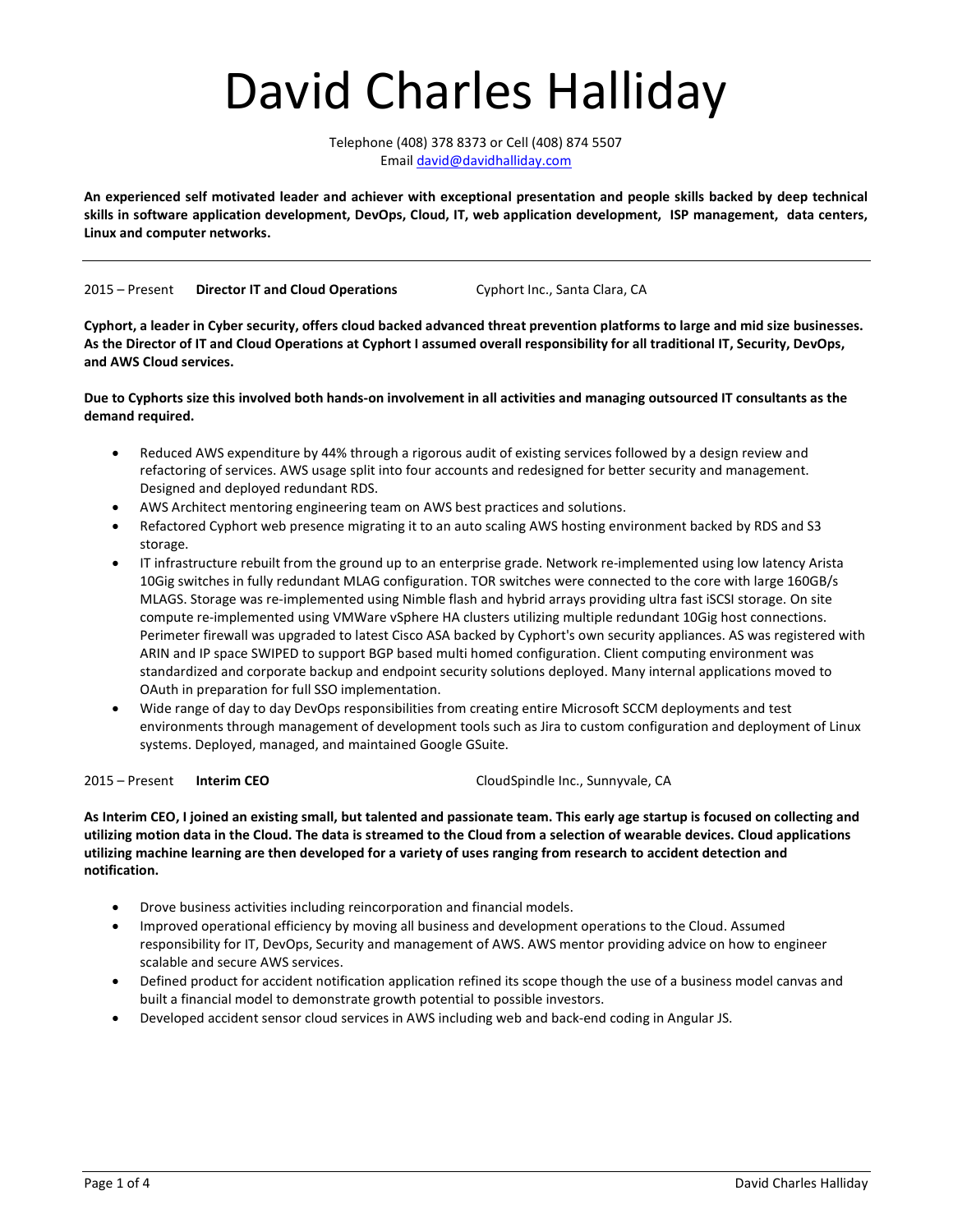Following the demise of the founder and CEO, I stepped up from second in command to the CEO position. I successfully drove the overall direction of a multinational closely held midsized corporation. I improved company value by returned the company to growth and increasing cash and liquidity to record levels. I maintained company stability during the transition while mentoring the founder's son for eventual succession to the chief executive.

- Set overall direction and leadership for the company, transitioning it from a centralized founder based leadership structure into a scalable structure with responsible and accountable leaders at all levels.
- Returned the company to a growth comparable its industry peers from inherited declines. This was achieved despite challenging economic conditions in Japan and the degradation in the Yen to Dollar exchange rate.
- Significantly improved company liquidity by double digits as measured by cash plus accounts receivable by controlling costs and improving sales in key market areas.
- Hired key executive team including; V.P. Sales, V.P. Marketing, and V.P. Engineering.
- Improved speed of sales execution by giving remote sales offices autonomy. Each office formed sales 'tiger teams' led by a sales representative with accompanying field application engineers and backed by support staff to focus solely on generating revenue.
- Strengthened 'tiger teams' with additional sales and application engineers in key market areas.
- Resolved all ongoing litigation by successfully negotiating agreements resulting in significant additional cash to operations.
- Identified key product weaknesses early and focused development efforts to eliminate them to remain competitive.
- Positioned company for significant future growth by identifying new product areas and directed engineering and sales to specify and build new products to address key market segments. Key products for radiation and reliability as well as new 3D TCAD lines which are now entering the sales cycle.
- Raised company stature in industry as measured by awareness by joining, sponsoring and participating in many industry forums including, GSA, EDA Consortium, Si2, CMC, and Caspa. Spoke and presented at several events.
- Traveled extensively to international offices and customer sites to drive sales and maintain company moral.
- Lowered company churn to low single digits, through transparency of leadership and entrusting employees with more responsibility.

### 2009 – 2012 **COO and Vice President Engineering Silvaco Inc., Santa Clara, CA**

Building from my extensive experience in IT and managing the engineering functions of a medium size company I utilized many of the skills to dramatically improve the operational efficiency of the company through effective management and direct hands on involvement as required.

- Responsible for oversight of all Operations, IT, and Engineering functions.
- Improved customer satisfaction as measured by customer surveys by improving issue to response times and instigating a policy of allowing controlled access to engineering resources for key customers.
- Drove implementation of a customer issue system for all customer issues, from benchmarks, through technical support, to software issues, by building a customer portal on our website. This system was integrated with the existing software issue tracking system.
- Significantly improved company value by championing and building two unique software license models, including, a token based license model that was ultimately copied by our competitors.
- Simplified and integrated the sales order process utilizing a custom made in house ERP. This web based order tracking and license production tool was implemented with hooks to both the customer facing portal and accounting data. The Enterprise ERP was designed and built on a Java platform with JQuery and CSS driven interface and MySQL backend. The system was deployed on Linux servers running Apache, Tomcat and MySQL services.
- Introduced checks and balances to eliminate shrink and unauthorized software use.
- Drove the design and implementation of our software packaging system and web based delivery system to align with the rapid release schedules from engineering.
- Enabled rapid customer downloads and access to software and solutions by improving the company data center and network infrastructure by 850% as measured by bandwidth available by being our own internet provider, utilizing dark fiber leases, multiple BGP peers and wholesale direct internet transit. This was achieved while reducing costs by over 30%.
- Increased reliability of operations and engineering infrastructure to above 99.999% availability by investing in redundant networks, Netapp filers and KVM/VMware based migrateable VM's for critical infrastructure servers.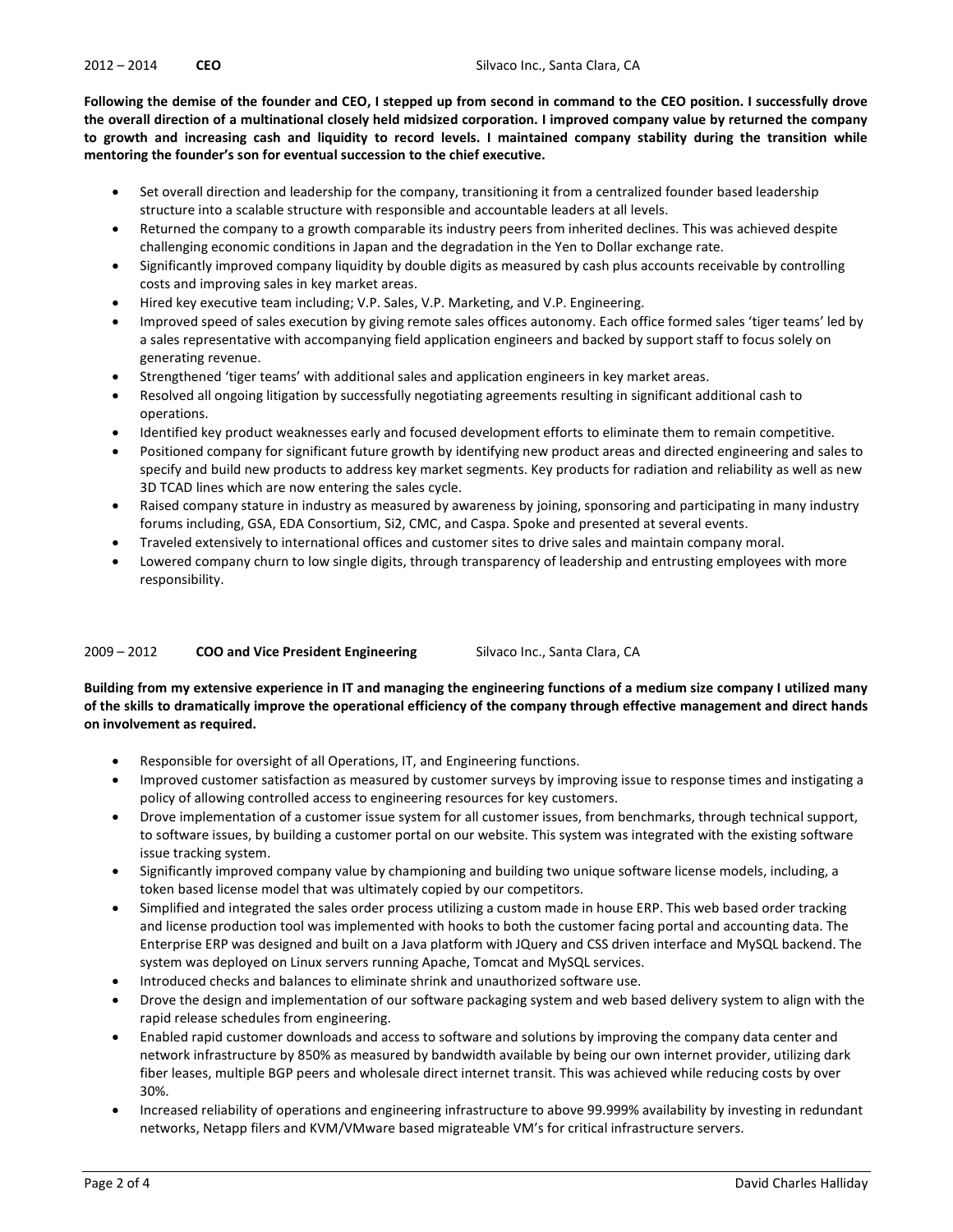- Provided unparalleled end to end operational security as measured by Government and TSMC audits through the utilization of multiple layers of security and strict access restrictions. Considered not only network and machine security but also the less tacit human factor.
- Championed and extended ISP portfolio (AS18574) to provide Ethernet and Fiber connections to local businesses.
- Remained hands on, mentoring staff and acting as a technical go to resource for complex issues.

### 2002 – 2009 Vice President Engineering Simucad Design Systems, Santa Clara, CA

## Leveraging the experience gained in my previous similar role at Silvaco I replicated and built on those successes applying them over the broader range of products addressing the broad EDA market segment.

- Responsible for oversight of all Engineering and IT functions.
- Simplified engineering organization into 4 primary groups based on primary product areas.
- Drove product direction and development plans to meet executive requirements.
- Enabled rapid release schedule for custom versions with a less than 2 week, issue to custom release, time scale. Able to achieve >90% of pre sales custom requirements by utilizing an informal Agile/Scrum like software engineering process.
- Improved software quality despite a rapid release schedule as measured by software issues filed by using test automation and inline hands on testing by both development and applications engineers.
- Improved code reuse by over 120%, as measured by number of shared libraries, by instigating a common method to share libraries and code between groups and products.
- Reduced tribal knowledge by enacting a coding and release management system.
- Improved accountability by instigating code audits and check-in audits.
- Remained hands on as required, mentoring staff and acting as a technical go to resource for complex issues.

#### 1996 – 2002 Vice President Engineering Silvaco Data Systems, Santa Clara, CA

Following my successes managing the Software Integration Group and global IT operations I stepped up to oversee all engineering and IT functions. I drove standardization over all software development areas to dramatically improve the efficiency of the engineering organization.

- Responsible for oversight of all Engineering and IT functions.
- Built software engineering foundation for entire company.
- Drove standardization of software engineering over all development groups.
- Managed engineering meetings and liaised with other groups including sales to ensure customer requirements were met in a trimly manner.
- Ensured appropriate staffing of engineering projects through appropriate recruiting.
- Cut software build and porting times more than 50%, as measured by the time required to build binaries, by championing a common cross platform build system.
- Instigated accountability and measurability to the software production process by instigating a customized software defect tracking system.
- Unified disparate user experiences by driving the production and adherence to a UI/UX standard.
- Improved software quality by 64% as measured by software defects reported by customers by instigating rigorous software release procedures.
- Remained hands on as required, mentoring staff and acting as a technical go to resource for complex issues.
- Championed, designed and implemented ISP grade redundant communications network with direct negotiations with ARIN, UUNet and other providers (AS18574).
- Managed the design and implementation of in house ERP stack built on Java.

#### 1994 – 1996 Global IT and Integration Manager Silvaco Data Systems, Santa Clara, CA

I stepped up to manage the global IT operations of a small but growing company. In my role as Global IT Manager I leveraging my hands on systems administration experience to produce a scalable, stable and secure environment in which software developers can be productive.

- Management of all global MIS operations.
- Management of the divisions staff including all hires, appraisals and when necessary terminations.
- Provided all strategic planning and implementation of new policies and procedures.
- Responsible for all MIS budgets and procurement procedures worldwide.
- Responsible for all computer and network security systems worldwide.